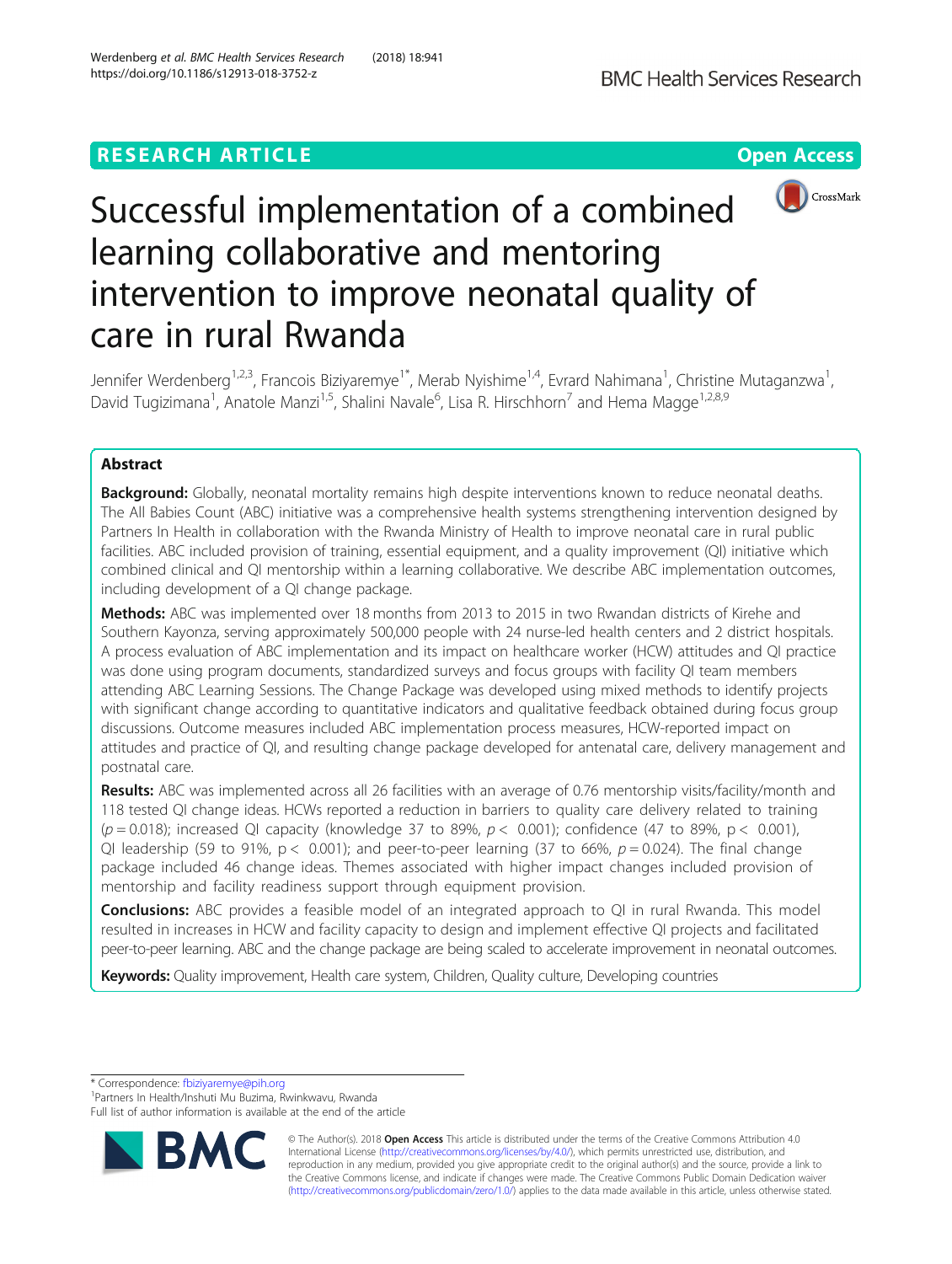# Background

Despite declines in under-five mortality in Rwanda and globally, neonatal mortality remains high [[1\]](#page-9-0). Contributors to neonatal mortality include poor coverage and quality delivery of evidence-based interventions known to improve maternal and newborn outcomes [[2\]](#page-9-0). To date, approaches to improve delivery of these interventions have included improving individual provider skills through mentoring and skills-training; health systems strengthening to ensure availability of essential equipment; and quality improvement (QI) interventions, such as learning collaboratives, to drive system change [[3,](#page-9-0) [4\]](#page-9-0).

A learning collaborative brings together QI teams from healthcare facilities to seek improvement in a focused topic area through QI methods and peer learning [\[5](#page-9-0)]. Collaboratives often create change packages, collections of high impact change ideas tested during a collaborative, which are used to accelerate quality improvement by spreading potential solutions to common challenges [[6](#page-9-0)–[11\]](#page-9-0). The change package includes change concepts, grouping of similar change ideas into a broader conceptual categories [[12\]](#page-9-0).

Building on previous success of mentoring and learning collaboratives [[11,](#page-9-0) [13](#page-9-0)], the Rwanda Ministry of Health (MOH) in partnership with Partners In Health (PIH), a US-based non-governmental organization, designed and implemented the All Babies Count Initiative (ABC) in 2013. ABC was an 18-month district-wide QI learning collaborative and mentorship effort designed to reduce neonatal mortality by improving health system performance and individual provider behavior to prevent newborn death.

ABC was implemented in two rural Rwandan districts which have been supported by the MOH-PIH partnership since 2005, with additional work starting in 2009 through a health systems strengthening project funded through the Doris Duke Charitable Foundation Africa Health Initiative [[14\]](#page-9-0). The two districts serve a catchment population of approximately half a million and included 24 nurse-led health centers and two district hospitals at the start of ABC [[15](#page-9-0)].

This paper reviews the implementation process and implementation outcomes of the ABC initiative including feasibility and fidelity, acceptability, self-reported changes in health care worker (HCW) attitudes and practice of QI, QI project implementation and the resulting change package.

# Methods

# The ABC intervention

ABC had three primary components. First, based on routine facility data on infrastructure and supplies, baseline gaps in essential neonatal care medical equipment were identified, and essential equipment was provided to close critical needs [[16\]](#page-9-0). Second, utilizing PIH and MOH staff, ABC provided targeted clinical skills training on national neonatal care protocols which included essential newborn care, neonatal resuscitation (using Helping Babies Breathe); and advanced neonatal care for hospital staff. Third, these components were supported by a district-wide 18-month Learning Collaborative organized by ABC mentors with integrated onsite clinical and QI mentorship to improve HCW skills and support system-level QI projects in neonatal and maternal care. Additional program description details can be found elsewhere [[17](#page-9-0)].

The learning collaboratives included four learning sessions during the active collaborative and a final "Harvest Session". Between the learning sessions, facilities were visited monthly by an ABC mentor who provided individual clinical and team QI mentorship to support improvement in clinical care delivery and in QI project implementation to address identified gaps in the core processes of maternal/newborn health [antenatal care (ANC), delivery management, and postnatal care (PNC)]. ABC mentors were experienced nurses in neonatal care delivery with additional training PIH Pediatric Program Director in QI methods, learning collaborative facilitation, data collection and analysis and coaching. To facilitate sustainability, mentoring visits were conducted jointly with existing, district-based MOH mentors whenever possible.

QI teams were formed at each facility, composed of 3–4 strategic team members, usually including a maternity, antenatal, or neonatal charge nurse, the community health officer, and the facility data manager. QI teams were supported to review their performance in eight core indicators and develop QI projects based on the results. QI projects were designed to test specific interventions (change ideas), using standard "Plan, Do, Study, Act" (PDSA) cycles based on the Model for Improvement [[18\]](#page-9-0).

Core learning collaborative indicators were chosen through a combination of literature review, expert consultation and review of data available in the Rwandan National Health Management Information System (HMIS) (Table [1](#page-2-0)).

Core indicators included those available from routinely reported data (HMIS) and ones which required review of facility registers (non-HMIS). Non-HMIS indicators were extracted from registers by the mentors and facility QI teams. HMIS indicators were extracted from existing reports with data validation done with facility QI teams by comparing HMIS reports with facility registers. Indicators were collected retrospectively at baseline (minimum 3 months prior to QI project start for non-HMIS indicators and 6 months for HMIS indicators) and monthly during the 18-month implementation.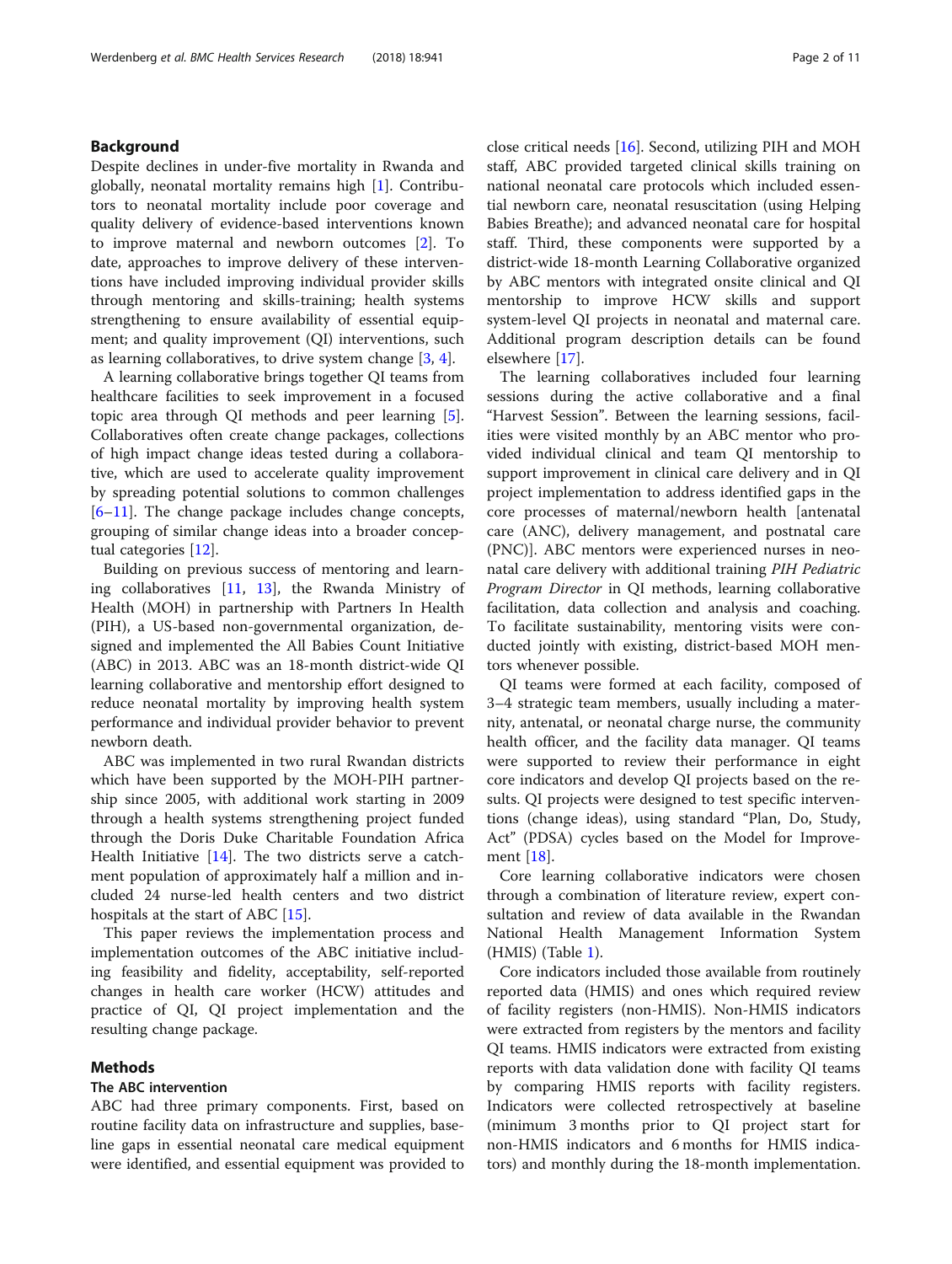<span id="page-2-0"></span>Table 1 ABC Learning Collaborative Core Indicators

| Care Domain    | ABC Learning Collaborative Indicators                                         | Data Source       |
|----------------|-------------------------------------------------------------------------------|-------------------|
| Antenatal care | Percent of women completing four standard antenatal care visits (ANC)         | HMIS <sup>a</sup> |
| Delivery       | Number of babies with birth asphyxia                                          | <b>HMIS</b>       |
|                | Percent of preterm births in which women received antenatal steroids          | non-HMIS          |
|                | Percent of prolonged rupture of membranes in which women received antibiotics | non-HMIS          |
|                | Percent of births at which a skilled birth attendant was available            | <b>HMIS</b>       |
|                | Time to cesarean section (hospital only)                                      | non-HMIS          |
| Postnatal care | Percent of infants receiving immediate skin-to-skin                           | <b>HMIS</b>       |
|                | Percent of infants checked for danger signs within 24 h of delivery           | <b>HMIS</b>       |

a HMIS Health Management Information System

Data were entered into excel databases for review with facility teams, programmatic monitoring and QI activity tracking. A change package for the three care domains of ABC was created at the end of the collaborative based on quantitative and qualitative data collected from the QI projects and participants.

# Data sources

### Collaborative implementation

Implementation data were collected using routine program monitoring tools. These data included: learning session attendance, duration, and frequency; mentor visit content and frequency; and QI team characteristics.

# Healthcare worker attitudes and practice of quality improvement

Participant surveys were completed before the first learning session and after the Harvest Session with shorter surveys before other learning sessions. The surveys were adapted from previously used surveys in other quality improvement programs. They included answers on a 5 item Likert scale and open-ended questions used for immediate programmatic management. The scaled questions were included in this analysis. Questions included: confidence in QI methods, leadership, teamwork, data use, peer-to-peer learning, motivation, and work environment using a Likert scale as well as presence of barriers to care such as knowledge, time, and resources.

## Change package

Change ideas generated and tested by facility teams were captured by mentors using a QI tracking tool. Quantitative pre-post mean analysis of change in the targeted measure was used to identify successful change ideas for inclusion in the change package. During the Harvest Session, each team was asked to rank all tested change ideas using a priority matrix which included: potential impact on health outcomes; volume of patients affected; time to impact; feasibility; and level of other support required. Results of the quantitative analysis and

qualitative ranking were used to generate district-wide lists of higher and lower ranked change ideas in each care domain to guide focus group discussions.

During the Harvest Session, one focus group discussion was conducted on each care domain - ANC, PNC and delivery care - with ABC participants in each district for a total of 6 focus group discussions. Discussions were used to capture feedback on the prioritized change ideas and lessons learned to inform future ABC program design and scale. Focus groups were conducted in Kinyarwanda and French using a standardized guide by a focus group facilitator and two note-takers. Follow-up structured debriefs of the facilitator and note takers were conducted by a qualitative expert to extract key themes of the discussions.

# Analysis

### Collaborative implementation

We assessed the fidelity and completeness of the ABC initiative implementation comparing key activities including mentor visit frequency, site participation and QI activities with the program design. Qualitative data on facilitators and challenges to ABC success were also collected through the focus groups described above.

### HCW attitudes and practice of quality improvement

Learning session surveys were entered into a database using EpiInfo version 7.1.5. Individual surveys with < 20% of questions completed were classified as incomplete and excluded. Likert scale questions responses were converted into dichotomous variables (4 or 5 versus < 3). Descriptive statistics were used with significance testing using chi-squared or two-tailed t-tests to measure difference between the baseline (pre-learning session) and endpoint (Harvest Session) for dichotomous and continuous variables respectively. Missing responses to individual questions were excluded and results with a  $p < 0.05$  were considered significant. Quantitative analyses were conducted in Stata v14 (College Station, TX: StataCorp LP).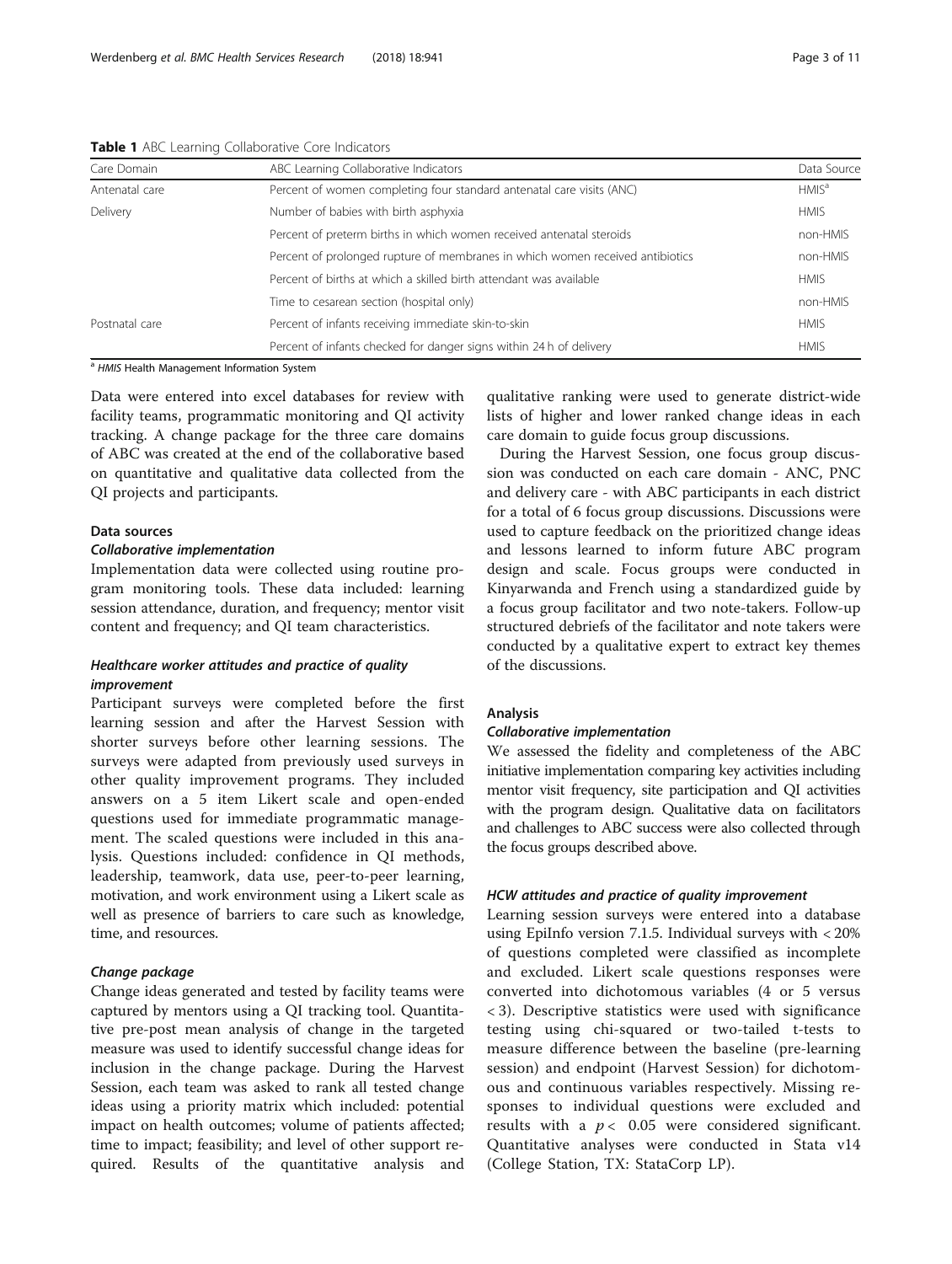# Change package

Quantitative success of QI projects was defined as significant change ( $p < 0.05$ ) from the mean facility baseline versus QI project endpoint for the targeted core indicator using two-tailed t-tests.

Qualitative success for QI projects was based on QI team priority matrix rankings of change ideas as noted above and on the thematic coding of the focus group discussions. Both deductive and inductive approaches were used to determine underlying themes. To reduce reporting bias, the codes extracted from the interviews were validated by an expert in ABC implementation (ABC mentor) and by an expert in qualitative analysis.

Qualitative and quantitative data were subsequently integrated to determine which QI projects and change ideas warranted inclusion in the change package using rules summarized in Table 2.

# Results

During the collaboratives, learning sessions were conducted every 3–5 months with an average of 40 participants per session and 98% of all health facilities represented at each session. Each health facility received, on average, 0.76 mentorship visits per month (range 0.6–0.9), slightly less than the planned 1 visit per month. Clinical trainings were implemented on average every 12.5 months with > 92% of facilities achieving the goal of retaining  $\geq 2$  trained nurses at the end of ABC (Table [3](#page-4-0)).

#### HCW attitudes and practice of quality improvement

Self-reported QI capacity increased significantly by the end of the collaborative. This included increase in self-rated QI knowledge (37% vs 89%,  $p < 0.001$ ), confidence (47% vs 89%,  $p < 0.001$ ) and leadership (59% vs 91%, p < 0.001) (Table [4](#page-5-0)). QI team members also reported an increase in being asked for advice to improve neonatal care at the health facility (64 to 93%,  $p < 0.001$ ).

#### **Table 2** Rules for Determining Change Package Inclusion

Rule 1: All QI projects (which may contain multiple change ideas) demonstrating significant, positive pre/post mean change are included in the change package.

RULE 2: All QI projects that do not have data available for pre/post mean analysis (small 'n' or rare occurrence) but were identified through the priority matrix and subsequently verified by focus groups as important change ideas are included in the change package.

RULE 3: QI projects which were identified by the priority matrix and focus group as high impact, but quantitative data is available and does not demonstrate impact are excluded from the change package.

RULE 4: If there are QI projects (ANC, postnatal, delivery) that contain multiple change ideas, implemented simultaneously and leading to improvement in a core indicator, then qualitative data was used to determine the relative merits of the different change ideas introduced. If a given change idea was identified by focus group participants as low impact then this idea is excluded from the change package.

Other significant improvements included QI team member engagement in activities to measure the quality of neonatal care (56 to 87%,  $p < 0.001$ ) and peer-to-peer learning (36 to 66%,  $p = 0.024$ ). Surveys showed no significant change in motivation at work or use of routine reports (50 to 59%,  $p = 0.32$ ).

Reported leadership interest in measuring and improving quality of care increased during ABC (63 to 95%, p < 0.001), although leadership interest in hearing health care worker input on QI remained unchanged (57 to 67%  $p = 0.2$ ).

In addition to self-reported increases in peer collaboration, 61% of change concepts from the change package were implemented successfully by more than one facility. Focus group discussions revealed that the project also fostered intra-facility collaborations: "through [QI teams] implementing their QI projects, it made more services within the health facilities develop their own projects." This led to the spread of QI beyond ABC core indicators to lab services, pharmacy, vaccination, family planning and vitamin K administration.

Perception of availability of adequate equipment to provide care and services increased (66 to 84%,  $p = 0.03$ ). However, although perception of training as a barrier improved (39 to 20%  $p = 0.018$ ) the top four reported barriers to quality care delivery remained unchanged, including: high patient volume, inadequate staffing, socioeconomic challenges of patients, and staff training.

# ABC change package

Facilities initiated a total of 52 QI projects spanning all 3 care domains, testing 118 change ideas. Of the ideas tested, 63% were in ANC, 27% were in delivery management, and 10% were in PNC (Table [5](#page-6-0)). Six of the eight core indicators were addressed. No projects explicitly address asphyxia (which was covered during clinical trainings) and due to changes in documentation, QI projects promoting placing newborns skin-to-skin with mothers immediately after delivery which were implemented early in ABC were not captured by mentors in the QI tracking templates. Forty-six (38.9%) change ideas were determined to be high impact through quantitative or qualitative criteria and were summarized into 17 change concepts for the change package (Table  $6$ ).

Successful change concepts included improving access to and convenience of ANC services, improving community engagement and awareness of ANC service importance, and leadership engagement. Interventions targeting delivery included improving coordination of care to reduce time to caesarian section, preterm labor management included refresher trainings, collaborations with pharmacy to ensure stock of necessary medications and gestational age calculation training and verification. QI projects focused on PNC included danger sign recognition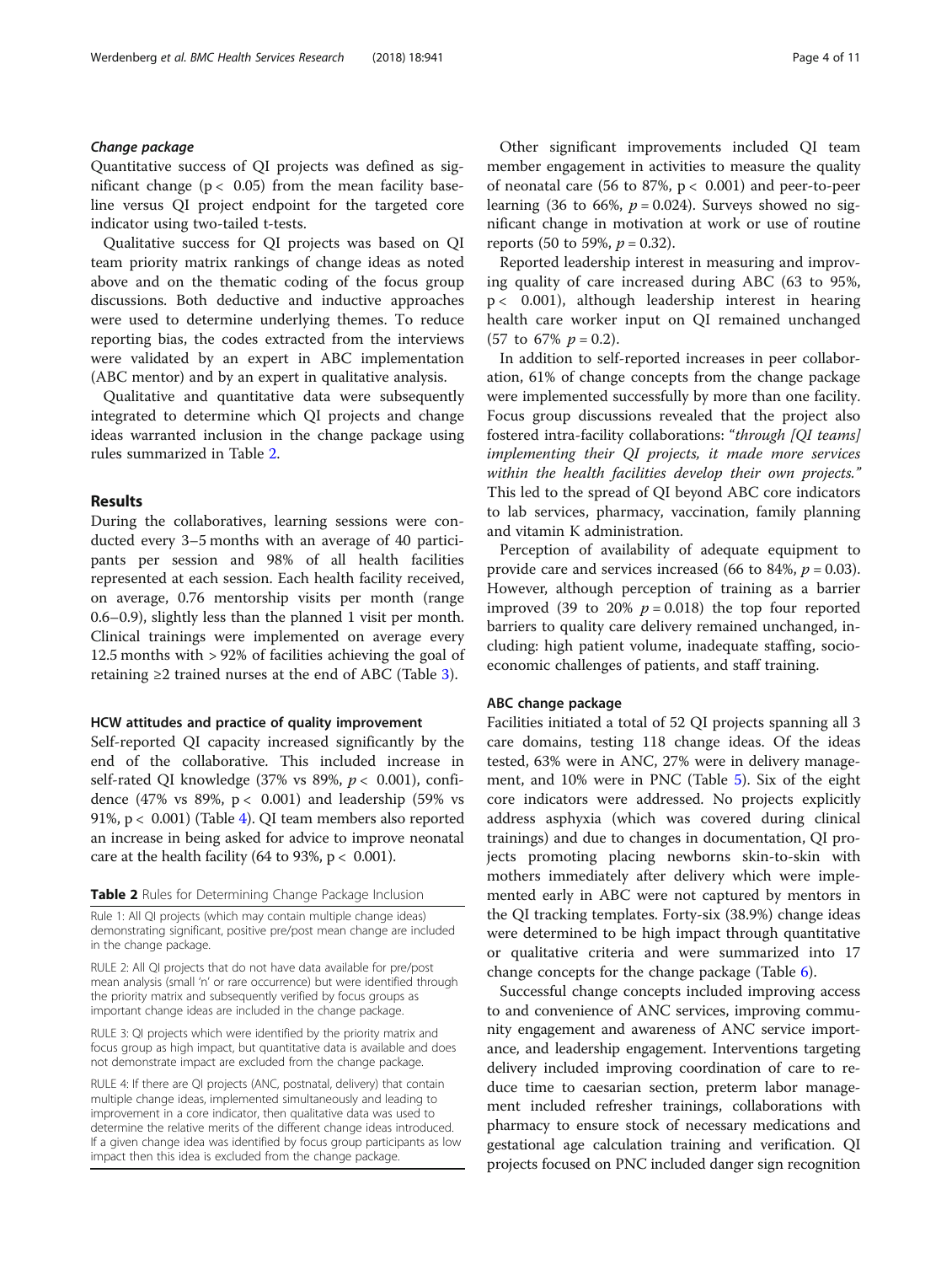| Characteristic                                                       | ABC Learning collaborative                                                                                                       | Common Learning Collaborative<br>Design Components  |  |
|----------------------------------------------------------------------|----------------------------------------------------------------------------------------------------------------------------------|-----------------------------------------------------|--|
| Focus                                                                | Neonatal Mortality                                                                                                               | Single clinical subject                             |  |
| # and type of Indicators addressed                                   | 8 indicators focused on drivers of neonatal mortality                                                                            | 1-9 indicators focused clinical<br>subject          |  |
| Duration of intervention                                             | 18 months                                                                                                                        | 12-24 months                                        |  |
| # people on QI team                                                  | 3-4 people                                                                                                                       | 3-7 people                                          |  |
| Composition of QI team                                               | Community health worker, nurse, data manager<br>+/-leadership                                                                    | Multi-professional team                             |  |
| Learning Session Characteristics                                     | 2 days                                                                                                                           | $1 - 3$ days                                        |  |
|                                                                      | 4 learnings sessions<br>+ Harvest Session                                                                                        | $> 2$ sessions                                      |  |
|                                                                      | Every 3-5 months                                                                                                                 | every 4-6 months                                    |  |
| Average % health facilities represented<br>at all LS                 | 98%                                                                                                                              | N/A                                                 |  |
| Average total # LS attendees                                         | 40.7                                                                                                                             | 30-40people                                         |  |
| Inclusion of Clinical Training or Skills<br><b>Building</b>          | every 12.5 months                                                                                                                | not standard                                        |  |
| % HC with at least 2 nurses trained in<br>newborn training package   | > 92% throughout collaborative                                                                                                   | not standard                                        |  |
| Frequency of assessment for essential<br>equipment                   | every 3 months                                                                                                                   | not standard                                        |  |
| Mentor Characteristics<br>nurses with QI training                    |                                                                                                                                  | QI experts                                          |  |
| 0.76 visits/month<br>Average mentor visits per facility per<br>month |                                                                                                                                  | Mentoring should occur<br>between Learning Sessions |  |
| Monthly mentor visit content                                         | QI project and QI skills mentorship                                                                                              | QI project and QI skills<br>mentorship.             |  |
|                                                                      | Clinical skills mentorship and observation checklists for [1] Labor and<br>delivery [2] neonatal care and/or [3] postpartum care | not standard                                        |  |
|                                                                      | routine equipment/commodities assessment and support                                                                             | not standard                                        |  |

<span id="page-4-0"></span>Table 3 ABC Learning Collaborative vs Typical Learning Collaborative Implementation Comparison [[7,](#page-9-0) [10,](#page-9-0) [17\]](#page-9-0)

within 24 h of delivery and return for postnatal check-up after discharge. Successful PNC change concepts included patient register modification to act as a clinical reminder for HCW to check mother-baby dyad and integration of postnatal check-ups into routine vaccination services. Participants identified areas which could not be addressed by the ABC scope such as "retaining patients for 72 hours [for PNC care] was difficult and unsuccessful because of high volume of patients. They don't have enough rooms, staff, or beds."

Table [5](#page-6-0) describes six general themes of high impact projects identified by focus group participants. One theme was the importance of the integration of services. For example, an intervention to improve ANC visit attendance was reported as working well because it "integrate[d] the tracking of women who tested positive for pregnancy when they came in to other services." Similarly, PNC service attendance was improved by taking a "strategy to attract more mothers [to post-natal services by getting] them when they came for vaccination clinics." Projects were noted to be more sustainable when there was integration, "... between health system, local leaders and community health workers."

Teamwork and communication were also identified as important themes for success across all care domains. "[Teamwork] helps make a project be successful. Working together and learning from each other are what make projects successful." Leadership support emerged as another key element to high impact project implementation with debriefs mentioning that "Local leadership collaboration allowed for QI projects to be successful." Integrated clinical and QI mentorship were also identified as important facilitators of high impact QI projects. "The mentors would come to health facilities while they worked and correct them on the job. They would see where they needed more tools or supplies…this would keep the participants active and working on their QI projects."

Clinical training where the "staff gained skills through (ABC) to implement QI projects" on key practices between or during learning sessions was also reported as valuable. Availability of essential equipment was also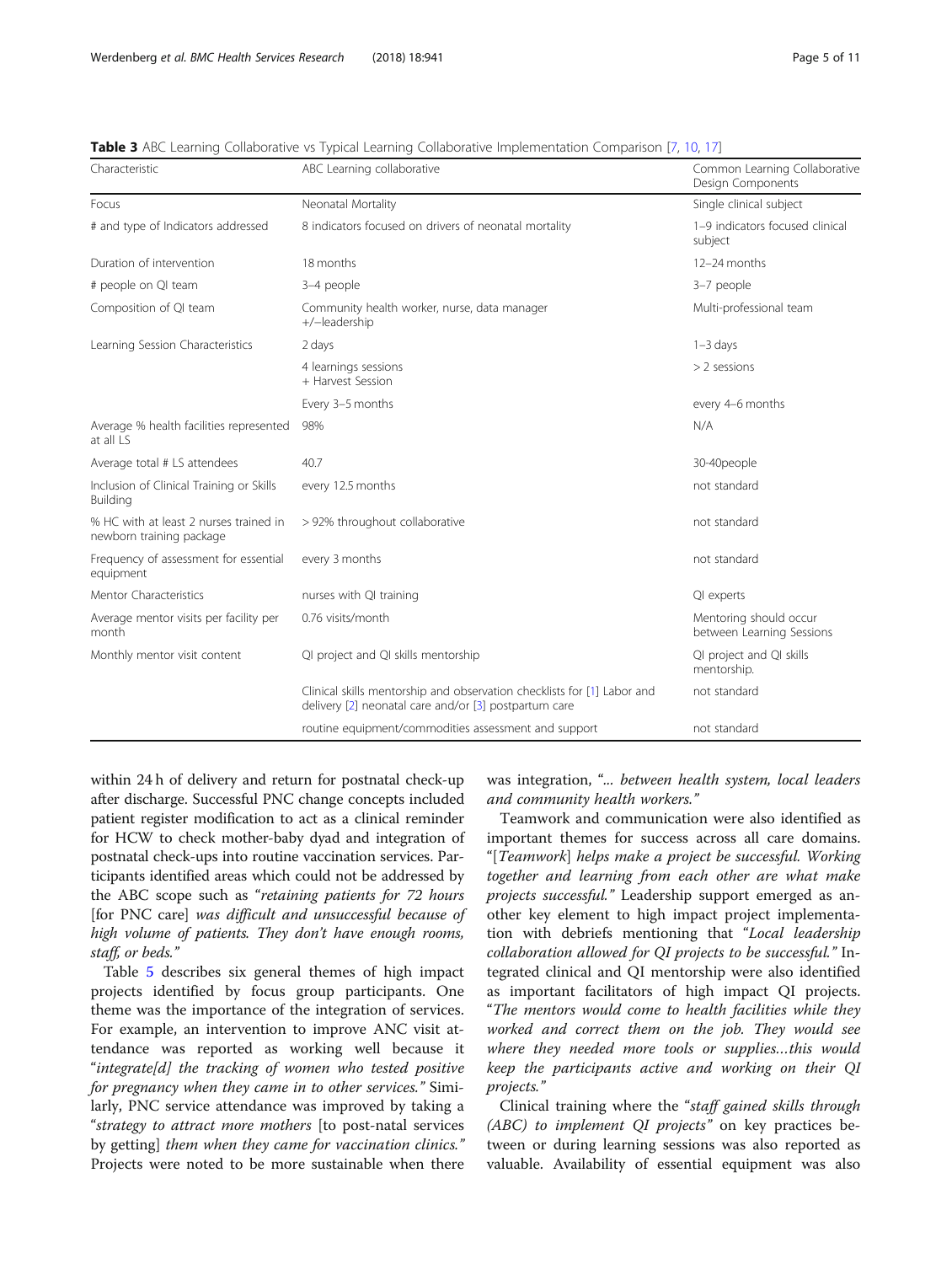# <span id="page-5-0"></span>Table 4 Results from Participant Survey Pre and Post Learning Collaborative<sup>a, b</sup>

|                                                                                                                              | Pre-ABC<br>LC  | Post-ABC<br>LC | P-value          |
|------------------------------------------------------------------------------------------------------------------------------|----------------|----------------|------------------|
| Number participants                                                                                                          | 71             | 67             |                  |
| Percent rating QI Knowledge and Confidence 4 or 5 scale 1 (little/none) to 5 (very/extremely)                                |                |                |                  |
| QI Knowledge                                                                                                                 | 24/65<br>(37%) | 58/65<br>(89%) | $\,<$<br>0.001   |
| Confidence in helping to improve quality at your clinic or department/district                                               | 30/64<br>(47%) | 58/65<br>(89%) | $\,<$<br>0.001   |
| Confidence in leading QI at your clinic                                                                                      | 34/58<br>(59%) | 61/67<br>(91%) | $\,<$<br>0.001   |
| Percent rating Leadership as very Interested in QI (scale 1 (not at all) to 3 (very interested)).                            |                |                |                  |
| Facility management interest in measuring and improving quality for neonatal patients                                        | 43/68<br>(63%) | 63/66<br>(95%) | $\,<$<br>0.001   |
| Facility management interest in hearing ideas from you and other staff for QI?                                               | 38/67<br>(57%) | 43/64<br>(67%) | 0.2              |
| Participant motivation at work (percent always or often) (scale never, sometimes, often always)                              |                |                |                  |
| My work is rewarding                                                                                                         | 17/63<br>(29%) | 18/63<br>(27%) | 0.84             |
| My work is stressful                                                                                                         | 4/65(6%)       | 3/63(5%)       | 1.0              |
| I feel emotionally drained by my work                                                                                        | 53/63<br>(84%) | 43/60<br>(72%) | 0.09             |
| I feel isolated in my work                                                                                                   | 4/66 (6%)      | 0/64(0%)       | 1.0              |
| I can help my clients                                                                                                        | 62/65<br>(97%) | 65/67<br>(98%) | 0.62             |
| I have confidence in my skills                                                                                               | 63/64<br>(98%) | 61/63<br>(97%) | 0.62             |
| I am motivated to perform well in my job                                                                                     | 42/67<br>(63%) | 35/63<br>(55%) | 0.35             |
| Working Environment (percent very good or Excellent) (scale poor, fair, good, very good, excellent)                          |                |                |                  |
| Maternity/neonatal services at my clinic/hospital are excellent                                                              | 31/59<br>(53%) | 23/64<br>(36%) | 0.06             |
| I have enough basic clinical equipment and supplies to provide good care and services to patients                            | 41/62<br>(66%) | 51/61<br>(84%) | 0.03             |
| I have adequate support and information to help make clinical decisions                                                      | 53/67<br>(79%) | 41/57<br>(72%) | 0.35             |
| There is enough space for me to be able to provide care for the patients and ensure privacy                                  | 45/66<br>(68%) | 44/61<br>(72%) | 0.42             |
| The clinic has a very good environment (friendliness, teamwork, respect, lack of chaos)                                      | 44/63<br>(70%) | 47/63<br>(75%) | 0.79             |
| Peer to Peer learning                                                                                                        | $N$ (% yes)    | N (% yes)      |                  |
| Since the last LS, have you heard any ideas or asked for help from the other participating HC/hospitals?                     | 17/47<br>(36%) | 40/60<br>(66%) | 0.024            |
| Team work                                                                                                                    |                |                |                  |
| Have you been involved in activities that look at the quality of neonatal care and work to improve problems at<br>your site? | 36/64<br>(56%) | 55/63<br>(87%) | $\,<$<br>0.001   |
| Do staff members work together to improve quality of care for neonatal patients?                                             | 59/63<br>(93%) | 61/64<br>(95%) | 0.72             |
| Have you been asked for your input how to improve neonatal care?                                                             | 43/67<br>(64%) | 59/63<br>(93%) | $\,<\,$<br>0.001 |
| Data Utilization                                                                                                             |                |                |                  |
| Have you seen or used any routine reports for measuring the quality of care?                                                 | 32/63<br>(50%) | 37/62<br>(59%) | 0.32             |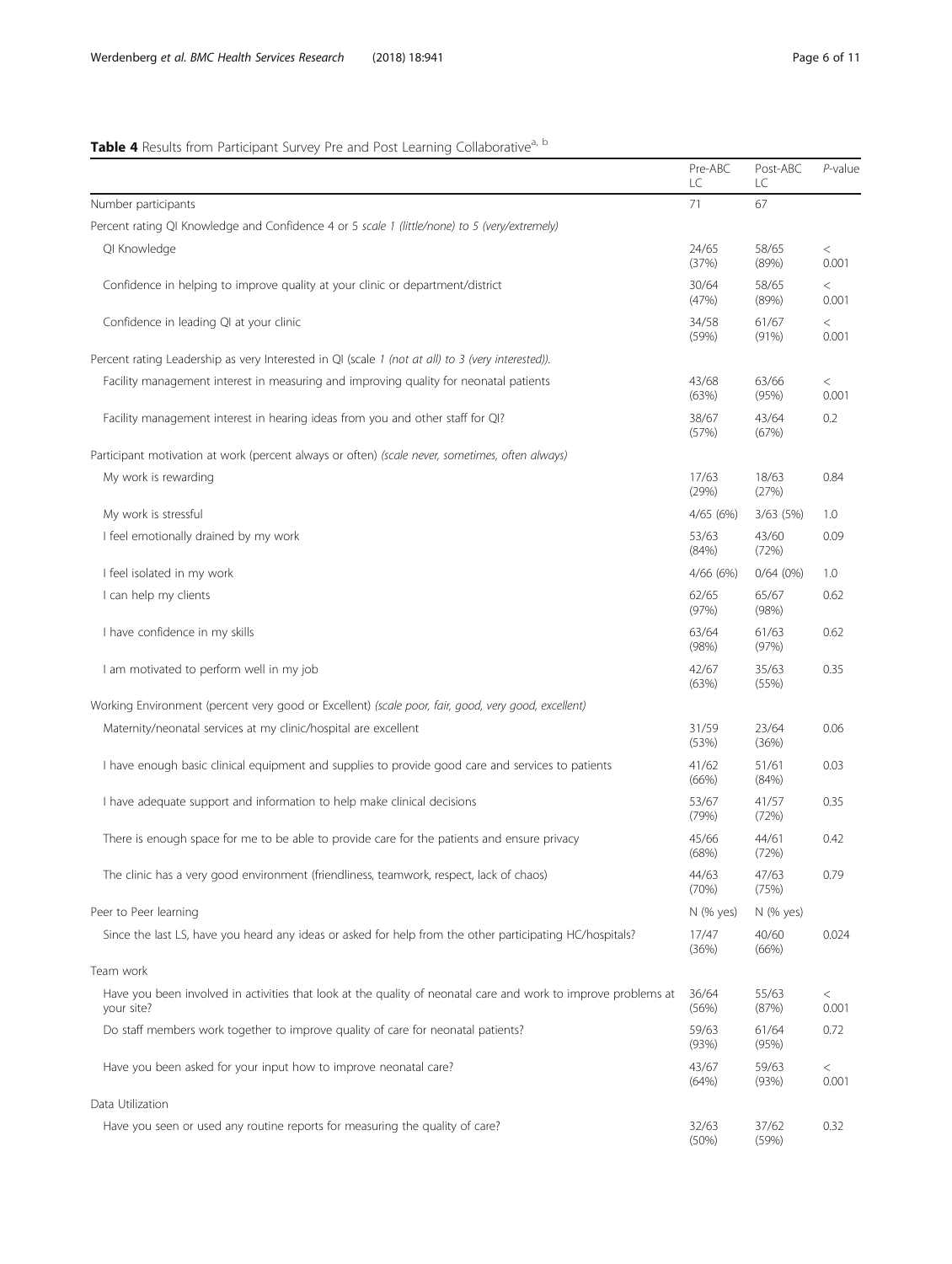|                                                                               | Pre-ABC<br>LC | Post-ABC<br>LC | $P$ -value |
|-------------------------------------------------------------------------------|---------------|----------------|------------|
| Identified barriers to delivery of quality care at their site (Yes/No)        | $n = 71$      | $N = 67$       |            |
| High number of patients                                                       | 29 (40%)      | 34 (50%)       | 0.24       |
| Number of staff                                                               | 30 (42%)      | 27 (40%)       | 0.32       |
| Social or economic problems in patients' lives (getting to clinic, food, etc) | 30 (42%)      | 21 (31%)       | 0.18       |
| Training of staff                                                             | 28 (39%)      | 14 (20%)       | 0.018      |
| Communication between providers and patients                                  | 15 (21%)      | 9 (13%)        | 0.23       |
| The staff does not work together as a team                                    | 14 (19%)      | 5 (7%)         | 0.03       |
| Complexity of care (severity of illness, complicated pregnancy, etc)          | 8 (11%)       | 5 (7%)         | 0.56       |
| Clinic flow                                                                   | 7(9%)         | 6(8%)          | 0.86       |

<span id="page-6-0"></span>**Table 4** Results from Participant Survey Pre and Post Learning Collaborative<sup>a, b</sup> (Continued)

<sup>a</sup> "Pre" data obtained at the start of the first learning session. "Post" data obtained at the start of the "Harvest Session" b Missing data for a specific question were excluded

noted to be key to the success, as "equipment and materials were a problem at in the beginning of the QI projects but then they received the materials from ABC". Finally, participants reported the importance of data utilization to QI efforts "[the ability to do] data monitoring in order to track their progress in implementation" was key to the execution of high impact projects.

# **Discussion**

The ABC initiative successfully integrated clinical and QI mentorship with a learning collaborative and targeted training and equipment support designed to improve newborn care in district health care facilities in rural Rwanda. ABC was implemented with strong fidelity and acceptability to participants, resulting in wide-spread QI activities at the health center and district hospital levels. The initiative also increased district-wide QI capacity and peer-to-peer learning. The program success was accomplished by engaging individuals and teams through mentorship and learning sessions to improve individuals' and system's ability to create, implement and spread QI projects across the district.

Our finding that a multi-faceted intervention centered around a learning collaborative was an effective model in building QI capacity and practice improvement was similar to Franco's findings from a review of learning collabo-ratives in resource limited settings [\[5](#page-9-0)]. Quality delivery of evidence-based interventions is dependent on healthcare worker skills and availability of supplies, especially in resource limited settings [[19](#page-9-0)–[21\]](#page-9-0). However, studies have found that addressing facility readiness in isolation does not lead to improved delivery of high quality care. ABC's explicit attention to essential equipment at the start of the project and baseline training in essential care practices to address potential barriers of knowledge and skills was identified as contributing to the successful implementation and acceptability of ABC in addition to the ongoing mentoring and QI. These findings emphasize the importance of comprehensive interventions, such as ABC, which have the ability to address facility readiness as well as continuous learning through on-going training and effective supportive supervision or mentoring [[22](#page-9-0)–[26\]](#page-9-0).

The success of ABC in building QI capacity was evident in the reported increase in QI confidence and the

|                                 | Antenatal Care <sup>a</sup> | Delivery Care | Postnatal Care |  |
|---------------------------------|-----------------------------|---------------|----------------|--|
| N (%) QI Projects <sup>b</sup>  | 23 (44%)                    | 17 (33%)      | 12 (23%)       |  |
| N (%) Change Ideas <sup>c</sup> | 74 (63%)                    | 32 (27%)      | 12 (10%)       |  |
| Change package associate themes |                             |               |                |  |
| Integration of services         |                             |               |                |  |
| Teamwork & communication        |                             |               |                |  |
| Mentorship & Clinical Teaching  |                             |               |                |  |
| Data utilization                |                             |               |                |  |
| Importance of leadership        |                             |               |                |  |
| Essential equipment             |                             |               |                |  |

<sup>a</sup> Check mark indicates theme coded focus group debrief

b QI Project: Goal set for improvement in targeted care area

<sup>c</sup>Change Idea: Specific intervention planned to achieve QI Project goal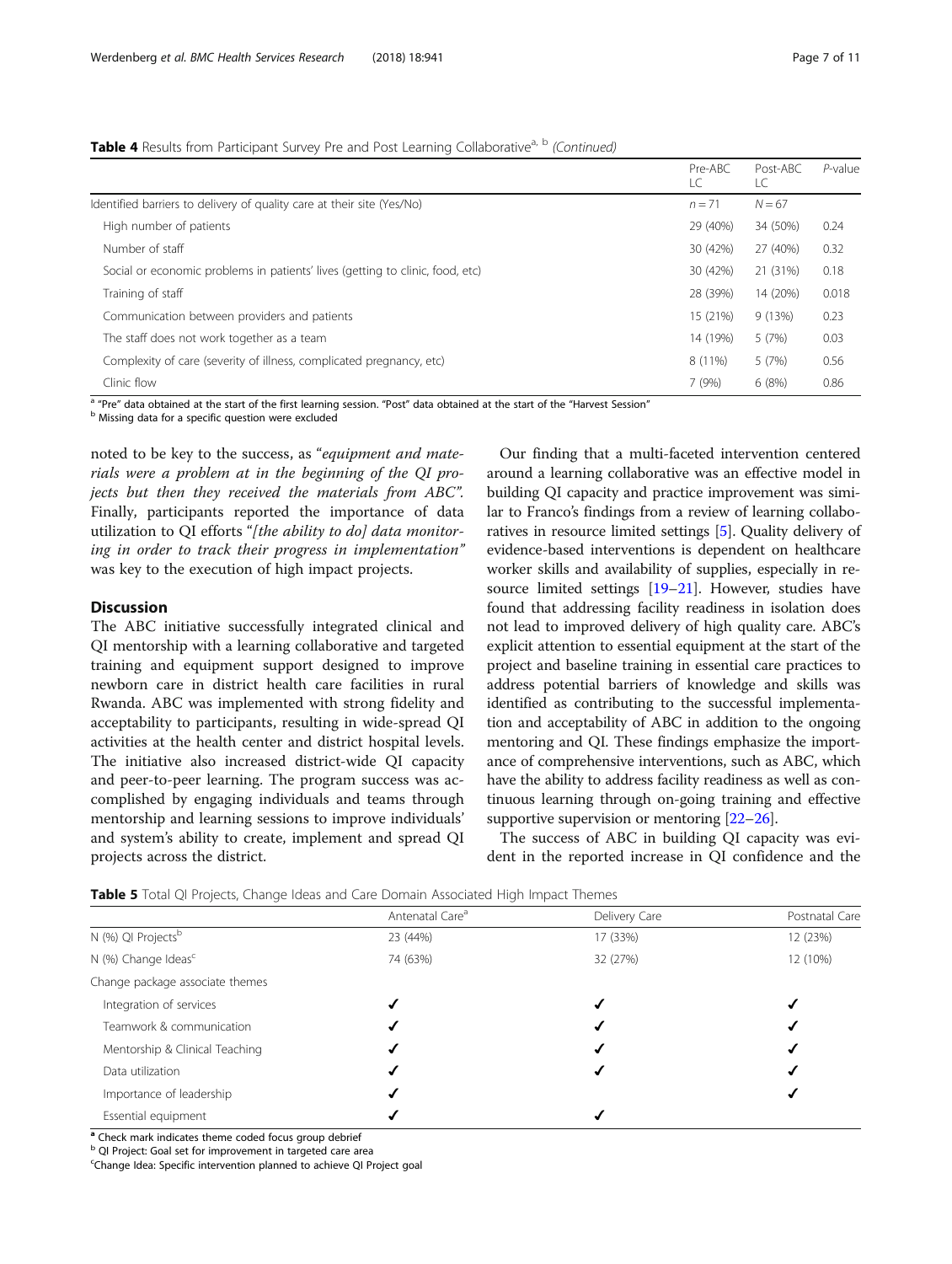<span id="page-7-0"></span>Table 6 All Babies Count Change Package

| Quality Indicator Targeted                                                                                                                    | Care Gap                                                                                      | Change Concept                                                                                                                                                                   | Related<br>Qualitative<br>theme from<br>focus groups           | Facilities<br>successfully<br>implementing |
|-----------------------------------------------------------------------------------------------------------------------------------------------|-----------------------------------------------------------------------------------------------|----------------------------------------------------------------------------------------------------------------------------------------------------------------------------------|----------------------------------------------------------------|--------------------------------------------|
|                                                                                                                                               | QI PROJECT: IMPROVING ANTENATAL CARE SERVICES (# Facilities attempting $n = 23$ )             |                                                                                                                                                                                  |                                                                |                                            |
| 4 Antenatal care visits                                                                                                                       | Low 4 ANC visit completion<br>because women miss 1st ANC<br>appointment                       | Test women for pregnancy in all departments and<br>transfer for ANC enrollment or same day ANC care<br>if pregnant.                                                              | Integration of<br>services<br>Teamwork &<br>Communic-<br>ation | 7                                          |
|                                                                                                                                               | Low community awareness of<br>importance of ANC visits                                        | Increase community awareness of ANC importance<br>by educating women in waiting rooms of the<br>health facility                                                                  | Teamwork &<br>Communic-<br>ation                               | 2                                          |
|                                                                                                                                               |                                                                                               | Engage health center leadership to provide ANC<br>care and demonstrate importance of ANC to the<br>community.                                                                    | Importance of<br>Leadership                                    | $\mathbf{1}$                               |
|                                                                                                                                               |                                                                                               | Engage community leadership to help CHWs<br>emphasize the importance of antenatal care in<br>monthly community meetings                                                          | Importance of<br>Leadership                                    | -1                                         |
|                                                                                                                                               | Health Centers too far for<br>women to reach                                                  | Decentralize ANC services to Health Posts on a<br>regular basis                                                                                                                  |                                                                | 4                                          |
|                                                                                                                                               | No mechanism to follow up<br>women who miss<br>appointments                                   | Make (a) a filing system of medical records or (b) a<br>register modification to facilitate identification of<br>women who miss appointments for outreach by<br><b>CHWs</b>      | Teamwork &<br>Communica-<br>tion                               | 3                                          |
|                                                                                                                                               | No mechanism to remind<br>women of up-coming<br>appointments                                  | Have CHWs remind women who have upcoming<br>appointments.                                                                                                                        | Teamwork &<br>Communica-<br>tion                               | 1                                          |
|                                                                                                                                               | Women cannot attend ANC<br>clinic on the day offered                                          | Offer ANC care at the health center more<br>frequently (ranges from 2 times per week to daily)<br>and at times that coordinate with community<br>activities (such as market day) |                                                                | 4                                          |
|                                                                                                                                               | Women don't come for ANC<br>because partner is not<br>available.                              | See women for 1st ANC and send her with<br>invitation for her partner to attend following visit                                                                                  | Mentorship<br>&Training                                        | 2                                          |
|                                                                                                                                               | QI PROJECT: IMPROVING DELIVERY CARE SERVICES (# Facilities attempting n = 17)                 |                                                                                                                                                                                  |                                                                |                                            |
| Time to C-section (District<br>Hospitals only)                                                                                                | Poor communication and<br>coordination between<br>maternity and neonatal<br>services          | Set aside a regularly scheduled time for<br>collaboration between neonatal and maternity<br>services                                                                             | Teamwork &<br>Communication                                    | 2                                          |
| Appropriate administration Low case identification of<br>of steroids & antibiotics for women in active preterm<br>preterm labor<br>management | labor                                                                                         | Define scope of problem at health center by<br>comparing preterm infants recorded versus women<br>in preterm labor identified                                                    | Data utilization 5                                             |                                            |
|                                                                                                                                               |                                                                                               | Refresher trainings for staff on calculation of<br>gestational age and management of PPROM in<br>order to improve recognition of labor<br>complications & management             | Mentorship &<br>Training                                       | $\overline{4}$                             |
|                                                                                                                                               | Medical Staff forget that<br>steroids and/or antibiotics may<br>be indicated in preterm birth | Modify existing maternity registers to prompt<br>appropriate management                                                                                                          | Integration of<br>services<br>Teamwork &<br>Communication      | 2                                          |
|                                                                                                                                               | Antibiotics not given because<br>not available                                                | Have nurses proactively checking on supply of<br>steroids available.                                                                                                             | Essential<br>equipment                                         | 1                                          |
| Facility-based delivery                                                                                                                       | Women not deliver at the<br>facility because inadequate<br>anticipatory planning              | Assist mothers with anticipatory planning of items<br>to have prepared to bring for delivery at their 3rd<br>ANC appointment                                                     | Teamwork &<br>Communication                                    | 1                                          |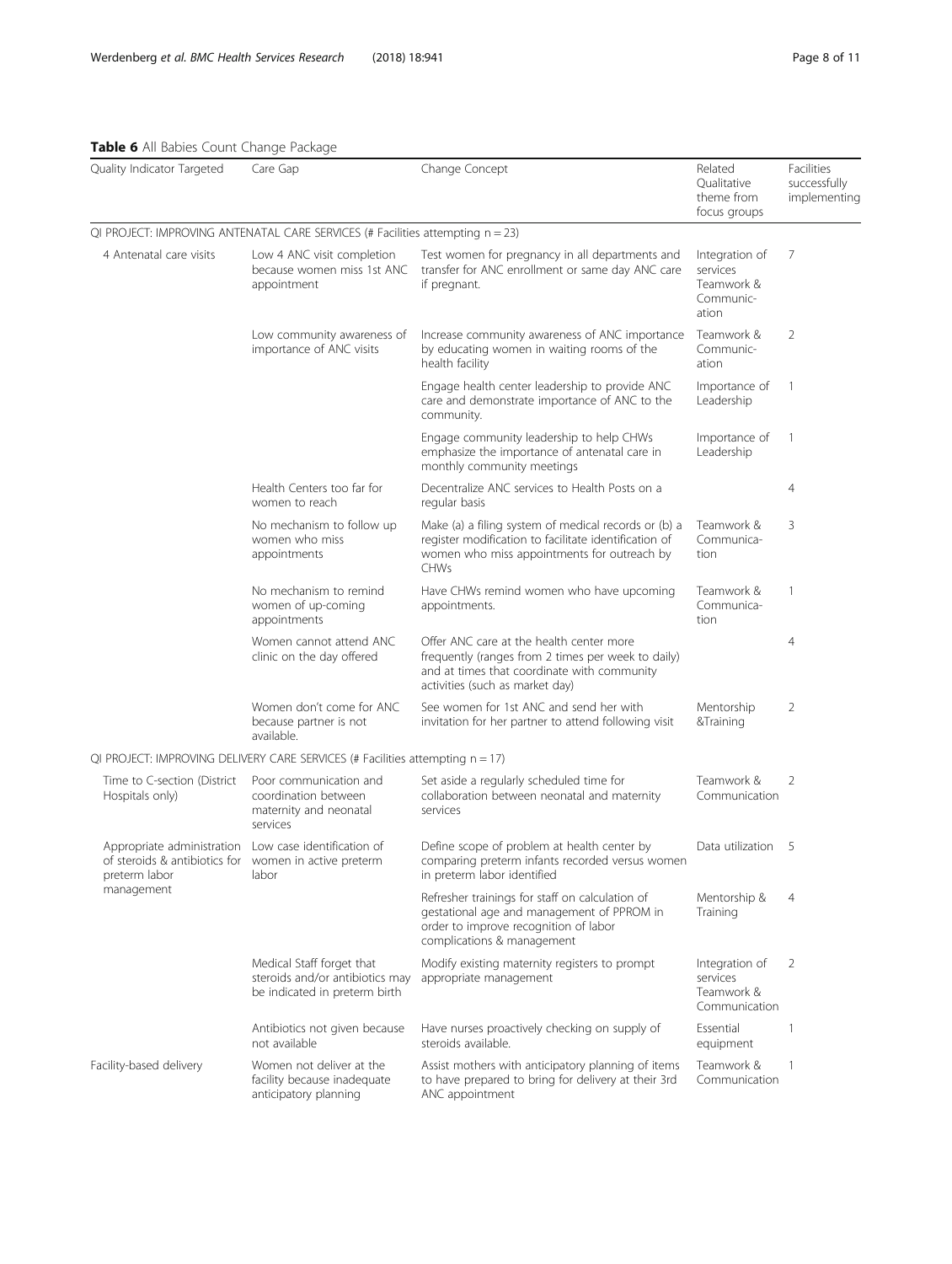Table 6 All Babies Count Change Package (Continued)

| Quality Indicator Targeted                              | Care Gap                                                                                           | Change Concept                                                                                                                                                                                                               | Related<br>Oualitative<br>theme from<br>focus groups | <b>Facilities</b><br>successfully<br>implementing |
|---------------------------------------------------------|----------------------------------------------------------------------------------------------------|------------------------------------------------------------------------------------------------------------------------------------------------------------------------------------------------------------------------------|------------------------------------------------------|---------------------------------------------------|
|                                                         | QI PROJECT: IMPROVING POSTNATAL CARE SERVICES (# Facilities attempting $n = 12$ )                  |                                                                                                                                                                                                                              |                                                      |                                                   |
| Checking infants for<br>Danger Signs within 24<br>hours | Low maternal knowledge &<br>nurse vigilance in checking for<br>neonatal danger signs               | Make checking for danger signs part of the<br>maternity register and assign the filling of the<br>register as a daily nursing responsibly to prompt<br>staff to educate the mother and check the<br>newborn for Danger Signs | Integration of<br>services                           | 5                                                 |
|                                                         | Short hospital stays (often<br>same day discharge) preclude<br>staff from checking danger<br>signs | When women come to get child's BCG vaccination<br>makes sure they are also screened for neonatal<br>danger signs                                                                                                             | Integration of<br>services                           |                                                   |

range and scope of change ideas implemented. Additionally, work to increase data use for performance measurement, a key step of PDSA cycles, was emphasized in some of the change ideas. For example, maternity and neonatal registers were compared to identify cases of inadequate preterm labor screening, and stock checks for essential medications were integrated into routine activities.

Change packages generated through collaboratives are an important product for spreading change [\[27\]](#page-9-0). However, there is little consistency or description of how change packages are created [[6](#page-9-0)] with previous collaboratives in LMIC settings describing a range of methods. Project Fives Alive! in Ghana took a strictly quantitative approach using run chart rules [[28\]](#page-9-0). Others, such as projects supported by the USAID ASSIST [\[12,](#page-9-0) [29,](#page-9-0) [30](#page-10-0)] describe a more mixed-methods approach to change package creation. We chose a mixed-methods approach to incorporate front line HCWs and identify projects which may not be seen through quantitative analysis, but which were feasible, high impact and applicable to the setting. This addition of qualitative data was particularly relevant when events were rare so statistical significance was unlikely to be reached, yet had potentially critical impact on patient outcomes (i.e. antibiotics for prolonged rupture of membranes), or the number of data points too few to use run charts or statistical process control charts, other methods commonly used in QI [[31](#page-10-0)].

Our study had a number of limitations. Changes in capacity and peer-to-peer learning were solely based on HCW self-report. We also could not analyze change at the individual level since some providers' attending of the learning sessions changes over time due to staff turnover. We also did not have any counterfactual evidence, so could not prove that changes in QI capacity and activities were due to the ABC intervention nor which components of ABC were most important in driving those changes. However, we do know that no other independent neonatal-focused or other QI initiatives were newly active in the districts during ABC.

The quality of the data and documentation likely improved over the course of ABC implementation, potentially contributing to some of the measured improvement associated with change ideas. We also did not have sufficient data subgroups at the change idea level for the application of run chart rules. Therefore, we used pre-post means of project level measures and included qualitative assessment of change ideas. Impact on quality and cost-effectiveness are not included and will be published separately.

# Conclusion

Incorporating clinical mentorship and facility readiness support in the targeted areas into district-wide learning collaboratives was a feasible and effective strategy to support the development of a culture and capacity for QI in rural districts in Rwanda. Including evaluation of implementation contributed to the ability to proceed with scale-up of the intervention including timely application of the change package in Rwanda. Final analysis of ABC impact on care outcomes and sustainability one year post-ABC is underway.

#### Abbreviations

ABC : All Babies Count; ANC: Antenatal Care; HCW: Healthcare Worker; HMIS : Health Management Information System; MOH : Ministry of Health; PNC: Postnatal Care; QI : Quality Improvement

#### Acknowledgements

We would like to thank the dedicated mentors without whom this work would not have been possible and the health care providers whose dedication to improving the care and lives of the women and children in their districts is inspirational. We would also like to thank the Institute for Healthcare Improvement and the Ghana Project Fives Alive staff for their advice and input during the design phase.

### Funding

This work was supported by a grant from the Doris Duke Charitable Foundation Africa Health Initiative and Partners In Health/Inshuti Mu Buzima. The funder (Doris Duke Charitable Foundation Africa Health Initiative) had no role in the design of the study and collection, analysis, and interpretation of data and in writing the manuscript.

#### Availability of data and materials

The data that support the findings of this study are available from Partners in Health but restrictions apply to the availability of these data, which were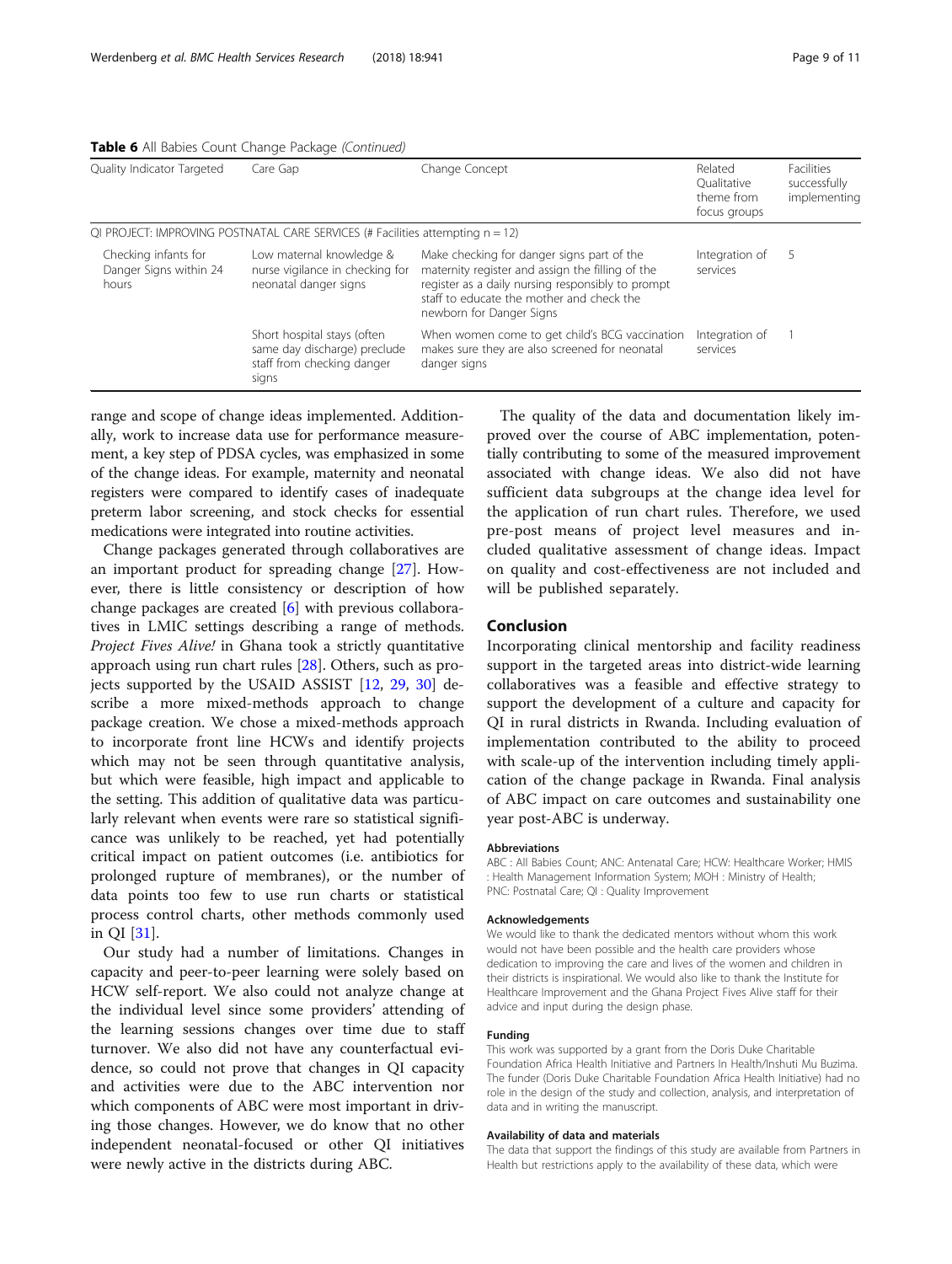<span id="page-9-0"></span>used under license for the current study, and so are not publicly available. Data are however available from the authors upon reasonable request and with permission of Partners in Health.

# Authors' contributions

JW, LRH, SN, and FB interpreted and analyzed quantitative and qualitative data associated with this study. JW, FB, HM, LRH, EN, CM, MA, SN, MN, and DT participated in key design, implementation and data collection associated with ABC. JW, FB, LRH and HM were major contributors to writing of the manuscript. All authors read and approved the final manuscript.

# Ethics approval and consent to participate

The study was approved by the Institutional Review Board of Brigham and Women's Hospital Boston, MA and the Rwanda National Ethics Committee Kigali, Rwanda. All participants completed written informed consent.

### Consent for publication

Not applicable.

#### Competing interests

The authors declare that they have no competing interests.

# Publisher's Note

Springer Nature remains neutral with regard to jurisdictional claims in published maps and institutional affiliations.

#### Author details

<sup>1</sup> Partners In Health/Inshuti Mu Buzima, Rwinkwavu, Rwanda. <sup>2</sup> Boston Children's Hospital, 300 Longwood Avenue, Boston, MA 02115, USA. <sup>3</sup>Harvard TH Chan School of Public Health, 677 Huntington Avenue, Boston, MA 02115, USA. <sup>4</sup>University of Global Health Equity, 800 Boylston St. Suite 300, Boston, MA 02199, USA. <sup>5</sup>University of Rwanda School of Medicine and Health Sciences, PO box 3286, Kigali, Rwanda. <sup>6</sup>Widener University Center for Human and Sexuality Studies, One University Place, Chester, PA 19013, USA. 7 Northwestern University Feinberg School of Medicine, 420 E Superior St, Chicago, IL 60611, USA. <sup>8</sup>Brigham and Women's Hospital, 75 Francis Street, Boston, MA 02115, USA. <sup>9</sup>Institute for Healthcare Improvement, 20 University Rd, Cambridge, MA 02138, USA.

# Received: 23 May 2018 Accepted: 21 November 2018 Published online: 04 December 2018

#### References

- Victora CG, Requejo JH, Barros AJ, Berman P, Bhutta Z, Boerma T, et al. Countdown to 2015: a decade of tracking progress for maternal, newborn, and child survival. Lancet. 2016;387(10032):2049–59.
- Edmond KM, Quigley MA, Zandoh C, Danso S, Hurt C, Agyei SO, et al. Aetiology of stillbirths and neonatal deaths in rural Ghana: implications for health programming in developing countries. Paediatr Perinat Epidemiol. 2008;22(5):430–7.
- 3. Das J, Gertler PJ. Variations in practice quality in five low-income countries: a conceptual overview. Health Aff (Millwood). 2007;26(3):w296–309.
- 4. Board on Global Health, Institute of Medicine, National Academies of Sciences, Engineering, and Medicine. Improving Quality of Care in Low- and Middle-Income Countries: Workshop Summary. Buckley GJ, Pittluck RE, editors. Washington, D.C.: National Academies Press; 2015. Available from: <http://www.nap.edu/catalog/21736>. [cited 2016 Jul 1]
- 5. Franco LM, Marquez L. Effectiveness of collaborative improvement: evidence from 27 applications in 12 less-developed and middle-income countries. BMJ Qual Saf. 2011;20(8):658–65.
- Sorensen AV, Bernard SL. Accelerating what works: using qualitative research methods in developing a change package for a learning collaborative. Jt Comm J Qual Patient Saf. 2012;38(2):89–95.
- 7. Øvretveit J, Bate P, Cleary P, Cretin S, Gustafson D, McInnes K, et al. Quality collaboratives: lessons from research. Qual Saf Health Care. 2002; 11(4):345–51.
- 8. Plsek PE. Collaborating across organizational boundaries to improve the quality of care. Am J Infect Control. 1997;25(2):85–95.
- Kilo CM. Improving care through collaboration. Pediatrics. 1999; 103(Supplement E1):384–93.
- 10. Wilson T, Berwick DM, Cleary PD. What do collaborative improvement projects do? Experience from seven countries. Jt Comm J Qual Patient Saf. 2003;29(2):85–93.
- 11. Singh K, Speizer I, Handa S, Boadu RO, Atinbire S, Barker PM, et al. Impact evaluation of a quality improvement intervention on maternal and child health outcomes in northern Ghana: early assessment of a national scale-up project. Int J Qual Health Care. 2013;25(5):477–87.
- 12. MaNHEP Change Package for Improving Community Support Processes for Maternal and Newborn Health | USAID ASSIST Project. [cited 2016 Jun 26]. Available from: [https://www.usaidassist.org/resources/manhep-change-package](https://www.usaidassist.org/resources/manhep-change-package-improving-community-support-processes-maternal-and-newborn-health)[improving-community-support-processes-maternal-and-newborn-health](https://www.usaidassist.org/resources/manhep-change-package-improving-community-support-processes-maternal-and-newborn-health)
- 13. Magge H, Anatole M, Cyamatare FR, Mezzacappa C, Nkikabahizi F, Niyonzima S, et al. Mentoring and quality improvement strengthen integrated management of childhood illness implementation in rural Rwanda. Arch Dis Child. 2015;100(6):565–70.
- 14. Drobac PC, Basinga P, Condo J, Farmer PE, Finnegan KE, Hamon JK, et al. Comprehensive and integrated district health systems strengthening: the Rwanda population health implementation and training (PHIT) partnership. BMC Health Serv Res. 2013;13(Suppl 2):S5.
- 15. National Institute of Statistics of Rwanda (NISR) [Rwanda], Ministry of Health (MOH) [Rwanda], and ICF International. Rwanda demographic and health survey 2010. Calverton: NISR, MOH, and ICF International; 2012.
- 16. Iyer HS, Kamanzi E, Mugunga JC, Finnegan K, Uwingabiye A, Shyaka E, et al. Improving district facility readiness: a 12-month evaluation of a data-driven health systems strengthening intervention in rural Rwanda. Glob Health Action. 2015;1:8 Available from: [http://www.ncbi.nlm.nih.gov/pmc/articles/](http://www.ncbi.nlm.nih.gov/pmc/articles/PMC4490804/) [PMC4490804/](http://www.ncbi.nlm.nih.gov/pmc/articles/PMC4490804/). [cited 2017 May 8].
- 17. Magge H, Chilengi R, Jackson E, Wagenaar B, Kante A. Tackling the hard problems: implementation experience and lessons learned in newborn health from the African health initiative. BMC Health Serv Res. in press.
- 18. Institute for Healthcare Improvement. The Breakthrough Series: IHI's Collaborative Model for Achieving Breakthrough Improvement, IHI Innovation Series white paper. Boston: Institute for Healthcare Improvement; 2003. Available on [http://www.ihi.org/resources/Pages/](http://www.ihi.org/resources/Pages/IHIWhitePapers/TheBreakthroughSeriesIHIsCollaborativeModelforAchievingBreakthroughImprovement.aspx) [IHIWhitePapers/TheBreakthroughSeriesIHIsCollaborativeModelforAchieving](http://www.ihi.org/resources/Pages/IHIWhitePapers/TheBreakthroughSeriesIHIsCollaborativeModelforAchievingBreakthroughImprovement.aspx) [BreakthroughImprovement.aspx.](http://www.ihi.org/resources/Pages/IHIWhitePapers/TheBreakthroughSeriesIHIsCollaborativeModelforAchievingBreakthroughImprovement.aspx)
- 19. Marquez L. Helping healthcare providers perform according to standards. Oper Res Issue Pap. 2001;2(3):1–34.
- 20. Nolan T, Angos P, Cunha AJ, Muhe L, Qazi S, Simoes EA, et al. Quality of hospital care for seriously ill children in less-developed countries. Lancet. 2001;357(9250):106–10.
- 21. Das J, Holla A, Das V, Mohanan M, Tabak D, Chan B. In urban and rural India, a standardized patient study showed low levels of provider training and huge quality gaps. Health Aff (Millwood). 2012;31(12):2774–84.
- 22. Hermida J, Robalino ME. Increasing compliance with maternal and child care quality standards in Ecuador. Int J Qual Health Care. 2002;14(suppl 1):25–034.
- 23. Kelley E, Geslin C, Djibrina S, Boucar M. Improving performance with clinical standards: the impact of feedback on compliance with the integrated Management of Childhood Illness algorithm in Niger, West Africa. Int J Health Plann Manag. 2001;16(3):195–205.
- 24. Rowe AK, Hamel MJ, Flanders WD, Doutizanga R, Ndoyo J, Deming MS. Predictors of correct treatment of children with fever seen at outpatient health facilities in the Central African Republic. Am J Epidemiol. 2000;151(10):1029–35.
- 25. van Lonkhuijzen L, Dijkman A, van Roosmalen J, Zeeman G, Scherpbier A. A systematic review of the effectiveness of training in emergency obstetric care in low-resource environments: systematic review of training in obstetric emergencies. BJOG Int J Obstet Gynaecol. 2010;117(7):777–87.
- 26. Delaney MM, Maji P, Kalita T, Kara N, Rana D, Kumar K, et al. Improving adherence to essential birth practices using the WHO safe childbirth checklist with peer coaching: experience from 60 public health facilities in Uttar Pradesh. India Glob Health Sci Pract. 2017;5(2):217–31.
- 27. Nembhard IM. Learning and improving in quality improvement Collaboratives: which collaborative features do participants value Most? Health Serv Res. 2009;44(2 Pt 1):359–78.
- 28. Perla RJ, Provost LP, Murray SK. The run chart: a simple analytical tool for learning from variation in healthcare processes. BMJ Qual Saf. 2011; 20(1):46–51.
- 29. Kivwanga M, Chome I. Change package for improving the quality of antenatal care services and skilled deliveries in Kwale, Kenya. Technical report. Published by the USAID ASSIST project. Bethesda: University Research Co., LLC (URC); 2014.